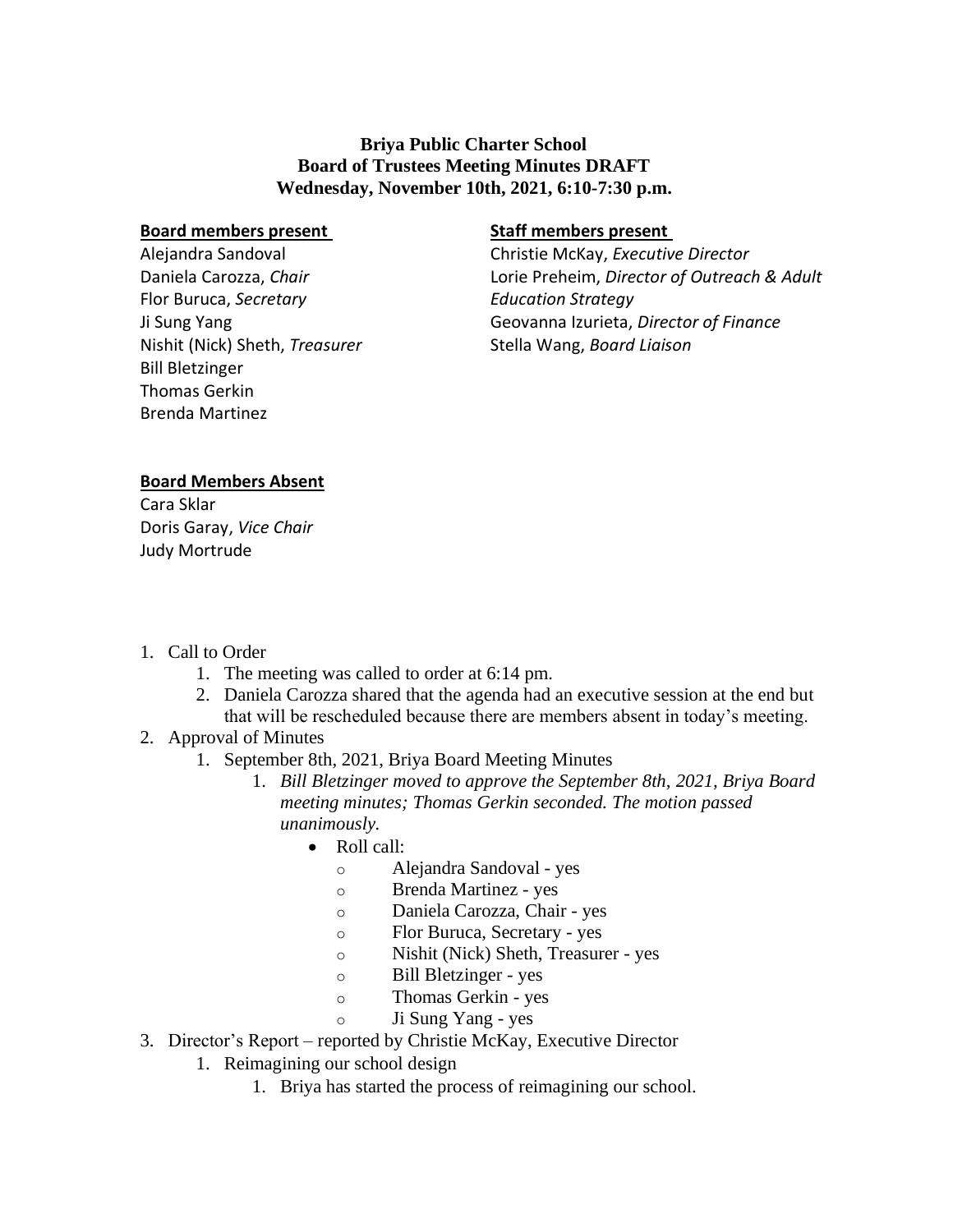- 2. Last year Briya was all virtual for adults and partial in-person for pre-K. This year Briya is doing hybrid- adults are on-site part-time and receiving classes virtual part-time. Briya made this decision towards the end of last school year and shared with students in the summer. This was too late. Briya needs to know earlier what our school design is for the next year so that students can make decisions. By starting earlier, we also hope to get a lot more input from students and staff and research what other schools are doing.
- 3. Briya is starting the process by asking staff in staff meeting about what they envision the school to look like next year. Then we will be talking to student council about what kind of school they want in the future.
	- Assuming we don't have the COVID restrictions we have now, we want to know: Do students want 100% in person next year? Do they want to continue to be hybrid? Do they want an all virtual option? Is it really unrealistic to ask all parents to come during the day, do we need to start a night program? Do we need more workforce? These are all the questions we are going to evaluate during this time.
	- Briya hopes to have a new school design by March 2021 and share with students in the spring. We acknowledge that if there are really big things students want, like a new school location, that would be a more long-term goal. But we do really want to set the hours of our classes and decide on virtual or in person next year. Briya is currently trying to figure out how to get the most input from students and staff to make these decisions.

### 2. Pre-K enrollment

- 1. Briya is a unique school in many ways. One of those ways is that our pre-K cutoff is December  $30<sup>th</sup>$ . The rest of the city has a cutoff of September  $30<sup>th</sup>$ .
- 2. Briya received notification that we need to have the September cutoff. When we looked at our numbers the last three years, 1/3 of our students are those younger kids that turn 3 in October, November, or December. That would be a huge reduction of students in our pre-K program.
- 3. Briya requested a meeting with PCSB. Cara from board joined the meeting. They are taking the issue to OSSE. Briya has not received notification from OSSE yet.
- 4. Briya requested at least a year's waiver. We are a family literacy program and we have families who are in our two year old program and thought they were going to get into our pre-K program, so we really need a year to figure this out.
- 5. Christie wants to make sure the board is aware of this huge change and let the board know because Christie may be coming to the board to ask for help in meeting with higher ups at OSSE or at city council.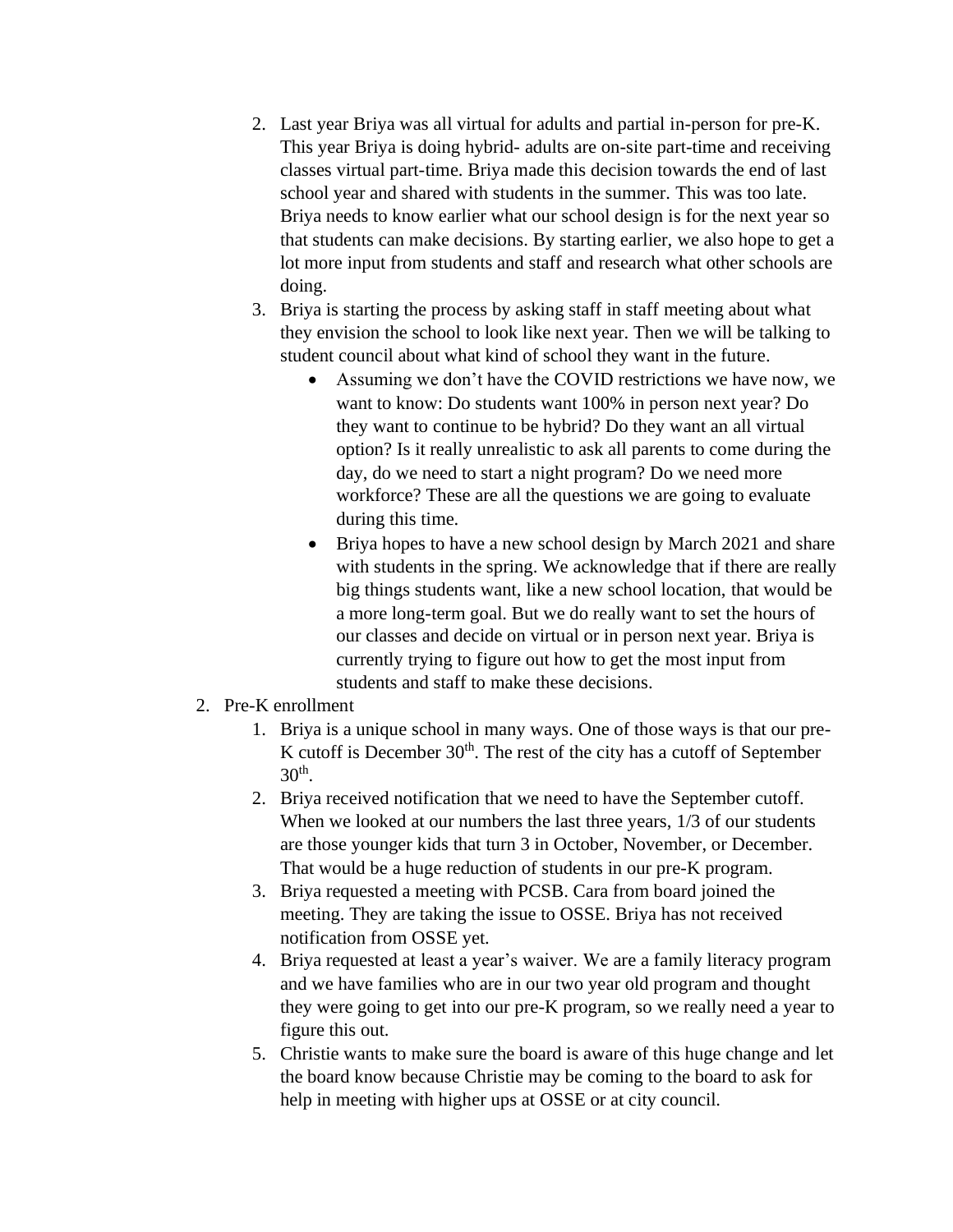- 6. It is strange because the December cutoff is in Briya's charter renewal, which they just accepted earlier this year in the spring. But now a few months later they determined we cannot have the December cutoff.
- 7. If OSSE does not budge then we need to go to city council. PCSB seemed supportive in the meeting, but we are unsure how much they will or can do.
- 8. They are notifying us of this change for next year, but even for next year it is too late because families were already anticipating getting in next year and we would have to change our program design. At minimum we want one more year to figure this out.
- 9. This is an equity issue. This is a critical time in a child's development and there is not anywhere else these students can go to get programming like they can at Briya at that age.
- 3. Updates
	- 1. Mary's Center announced their new CEO Dr. Toille Elliott, who has been the Chief Medical Officer at Mary's Center, will be transitioning as CEO beginning January 1, 2022.
	- 2. He really knows Mary's Center and he knows Briya which is exciting. We will reach out to him and congratulate him in December or January.

# 4. Finance Committee

- 1. FY21 audit approval
	- 1. There was one typo in the audit, it has been corrected. It is a clean audit, there are no findings, there is no reason to hesitate approving the audit as it stands with the correction of the one typo.
	- 2. *Brenda Martinez moved to approve the audit; Ji Sung Yang seconded. The motion passed unanimously.*
		- Roll call:
			- o Alejandra Sandoval yes
			- o Brenda Martinez yes
			- o Daniela Carozza, Chair *-* yes
			- o Flor Buruca, Secretary *-* yes
			- o Nishit (Nick) Sheth, Treasurer *-* yes
			- o Bill Bletzinger yes
			- o Thomas Gerkin yes
			- o Ji Sung Yang yes
	- 3. Geovanna: next step is now we will submit the audit to DCPCSB ahead of the December deadline.
- 2. Financial reports September 2021- presented by Geovanna Izurieta
	- 1. Executive summary
		- We are 550k above budget primarily because we received additional funding from local funds and grants.
		- 70k remain unbudgeted from the Mayor's reopening grant.
		- Briya received 330k for the facilities grant from the federal government.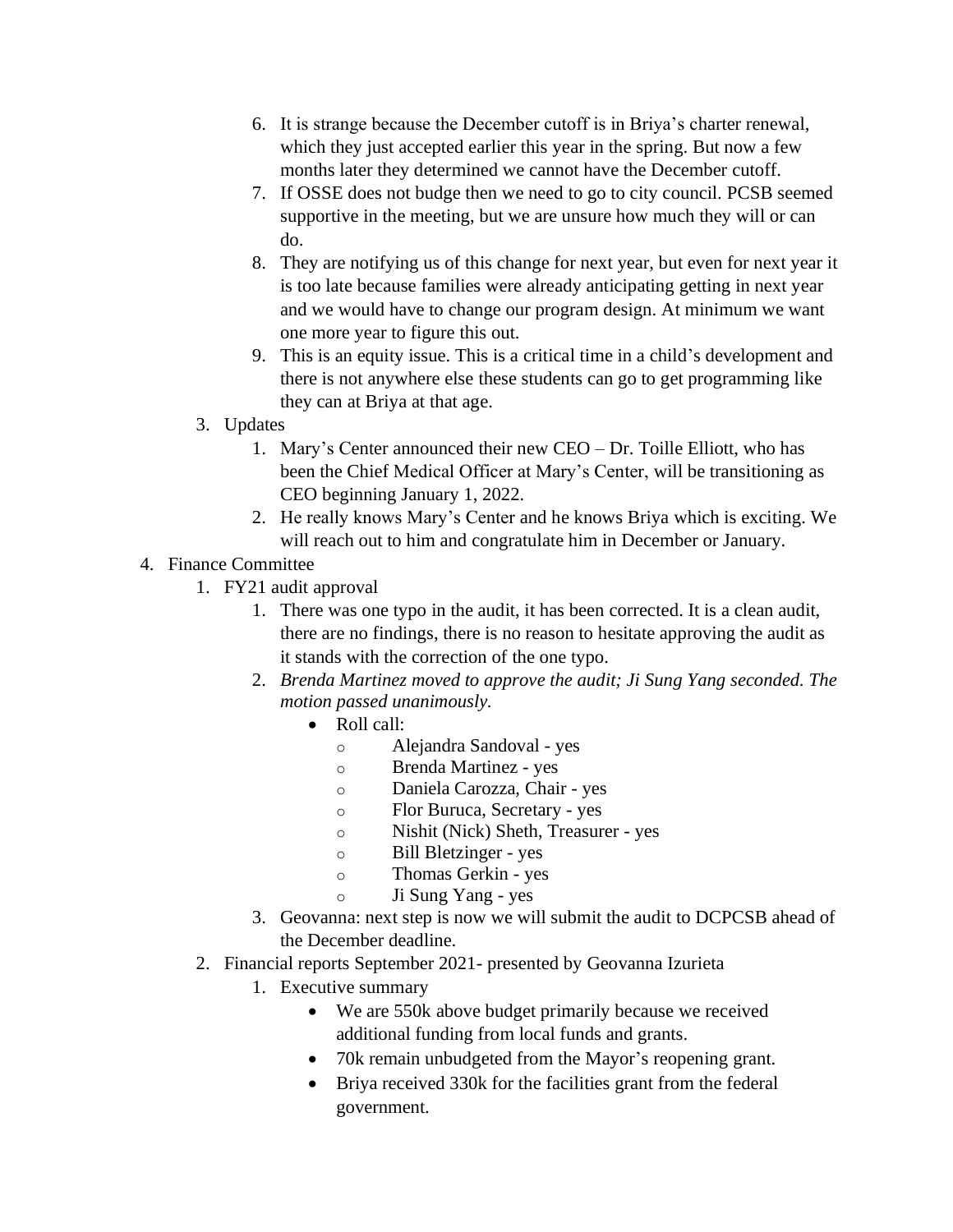- Briya received 106k for COVID testing support.
- Briya received an additional 110k extra from the immigrant justice legal services grant. This money will be spent on additional support for immigration services for our students. That is money that we will not receive and will spend.
- These numbers include a projection of 716 enrolled students, from the budget approved back in April.
- We will have the final count of enrollment at the next board meeting.
- 2. Annotated financials
	- Briya is up 700k in revenue due to the extra funding. We are tracking very closely in salaries and are over 125k in direct student expenses, and that accounts for forecasted spending in legal services for students.
	- Additional 25k distributed to students in the form of gift cards from a grant that came through Mary's Center to provide students with gift cards for access to food support.
	- We are ahead in net income 554k and we are ahead in cash 436k
	- Let Geovanna know if you have any questions.
- 3. Summary
	- Briya is tracking really well, we are ahead of budget at the beginning. When this budget was approved, we presented a budget with 218k negative and already we are tracking at 336k so that is good.

## 5. Academic Committee

- 1. Enrollment-presented by Flor Buruca
	- 1. Our enrollment goal is 740
	- 2. Student count is 754
	- 3. We will likely receive funds for 750 students
	- 4. Please spread the word that we need more pre-K students
	- 5. Enrollment retention- we are doing many things to encourage retention.
		- Last year it was virtual but now it is in-person.
		- Welcome calls from outreach staff (who are former students) to welcome new students. Orientation videos explain the school.
		- "Sharing my story" in Basic level classes to welcome and support them
		- Briya buddy- Ambassdaors (who are current students) make welcome calls and provide class support to new students.
- 2. Outreach update- presented by Lorie Preheim
	- 1. Data from outreach
		- How students heard about Briya: this helps Briya target outreach.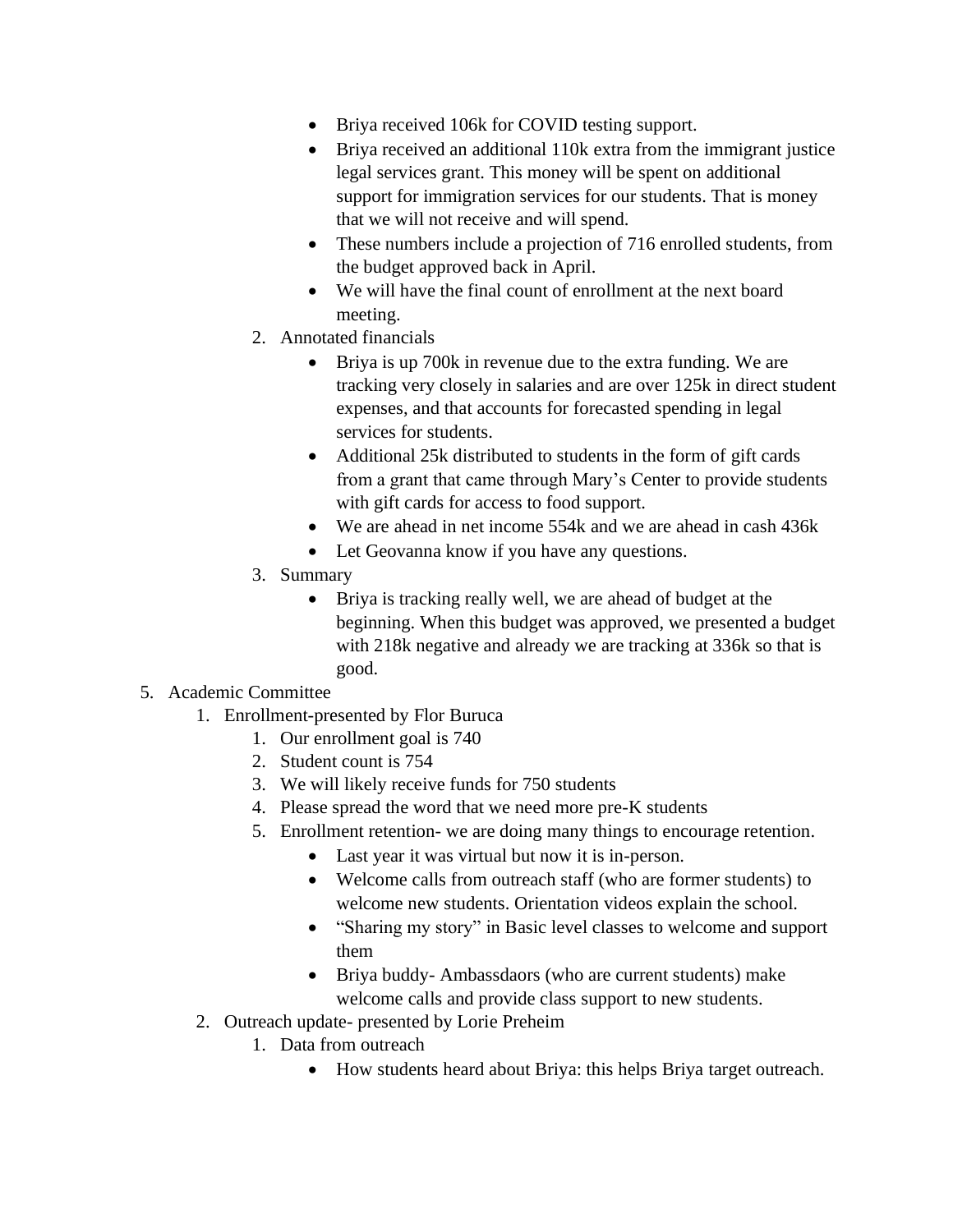- Biggest portion of students comes from ECW, next is continuing students, then from clinics, being a former student, OneCall from former students, DCPS, family/friends who are not students, and Facebook.
- 2. ECW calls initiative
	- 126 current students are from ECW calls. Outreach called the parents of children who had an appointment at Mary's Center. We can see if the prospective student lives in DC and what language they speak. We piloted in the spring then expanded in the summer to all pediatricians. It was part of a warm hand-off project where we would leave a note in their chart and the doctor could also mention Briya.
	- Mary's Center was responsible for a large portion of our students.
- 3. BFF
	- BFF is an initiative Briya does every year in which students refer their family and friends. Briya received 113+ referrals, 65 students registered, and 22+ still in progress.
	- Student ambassadors in the news
		- 1. Mayor Bowser came to visit and there is a news release and a video of Briya ambassadors' children getting vaccinated.
- 3. Student ambassadors- presented by Alejandra Sandoval
	- 1. Facebook live
		- Many students have participated in Briya's Facebook lives and we get lots of views. For example, this video had 2,000 views. This is amazing because it is a way more people can know about Briya.
	- 2. Flor shared that when she started studying at Briya and sharing her experience with other students it was very exciting. And when students respond, it is amazing.
- 6. Development Committee
	- 1. Fundraising-end of year request
		- 1. Briya will have a small end of year fundraising campaign to fundraise for winter wear for pre-K students. If we raise more than what we need for coats, we will use it for our student emergency fund. This will go out sometime in December.
	- 2. Board member goals
		- 1. Each board member has committed to personal goals to further the work of Briya and also to activate the strategic plan with our actions and commitments.
		- 2. Each board member should commit to two-three things. Some ideas include: participate in student activities like graduations, contribute to the end of year fundraiser, testify for city council and advocate for Briya on an individual basis to council members. We still need building facilities so it would be good if you could help with that. We are not a fundraising board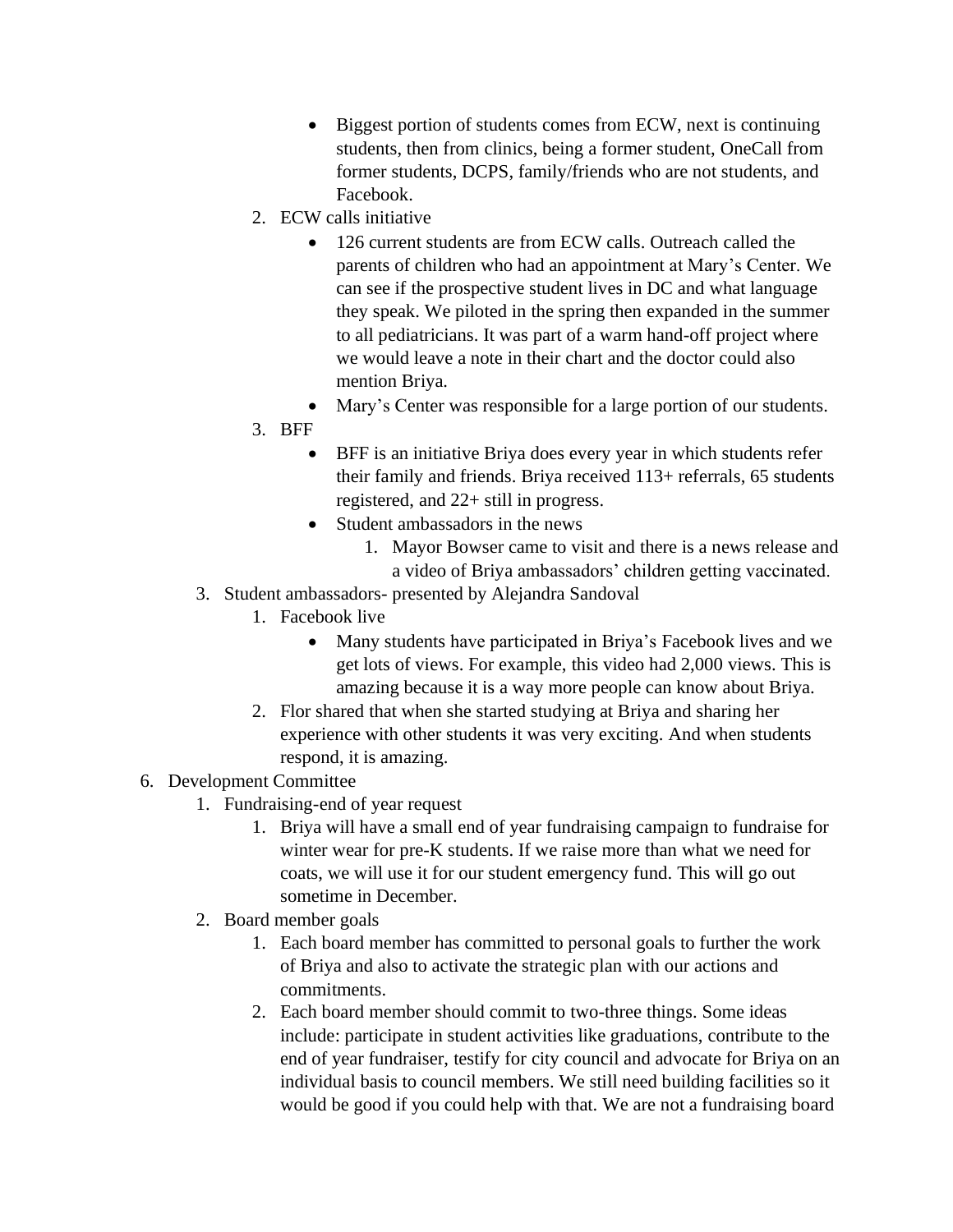but if board members can make an additional financial commitment it would be helpful.

- 3. Board members should review the strategic plan and committee goals and see what members can do to forward the goals for each of your individual committees.
- 4. You can find the board goals form in the agenda. Stella will also send it out again via email.
- 5. Board members should finish goals before Thanksgiving.
- 6. If anyone need help with goals, reach out to Christie.
- 3. Board Retreat Saturday, March  $5<sup>th</sup>$  Virtual
	- 1. Development Committee is preparing for the board retreat in March.
	- 2. Board members should let Development Committee know if there is any training or anything members would like to focus on.
- 4. Board member candidate Jenny Huang (vote required)
	- 1. Next candidate for Briya board- Jenny Huang.
	- 2. Jenny knows Briya very well. She used to work at EdOps and helped with all of Briya's financial pieces. She has since moved on from EdOps and still has a strong commitment to Briya, our mission, and the families that we serve. We are very sad to see Nick leave and are happy to have found someone with such strong financial skills and commitment to Briya. She will do great work on the finance committee and will be a real asset.
	- 3. *Bill Bletzinger moved to approve Jenny Huang as new Briya Board member starting January 2022; Nishit Sheth seconded. The motion passed unanimously.*
		- o Alejandra Sandoval yes
		- o Brenda Martinez yes
		- o Daniela Carozza, Chair *-* yes
		- o Flor Buruca, Secretary *-* yes
		- o Nishit (Nick) Sheth, Treasurer *-* yes
		- o Bill Bletzinger yes
		- o Thomas Gerkin yes
		- o Brenda Martinez yes
		- o Ji Sung Yang yes
- 5. Update on board members
	- 1. Judy Mortrude is moving back to Minnesota and has also agreed to be the board president for the National Coalition of Literacy, so she can no longer be on the Briya board. She is willing to serve as long as Briya can find a replacement, but she will not be able to complete her term.
	- 2. Judy served on the research committee so Briya will be looking for someone who can serve on the research committee or another committee.
	- 3. Development Committee will be working on this in December. Let Christie know if you know of anyone. It would be preferred if the next person lived in DC (the DC requirement is part of our charter law right